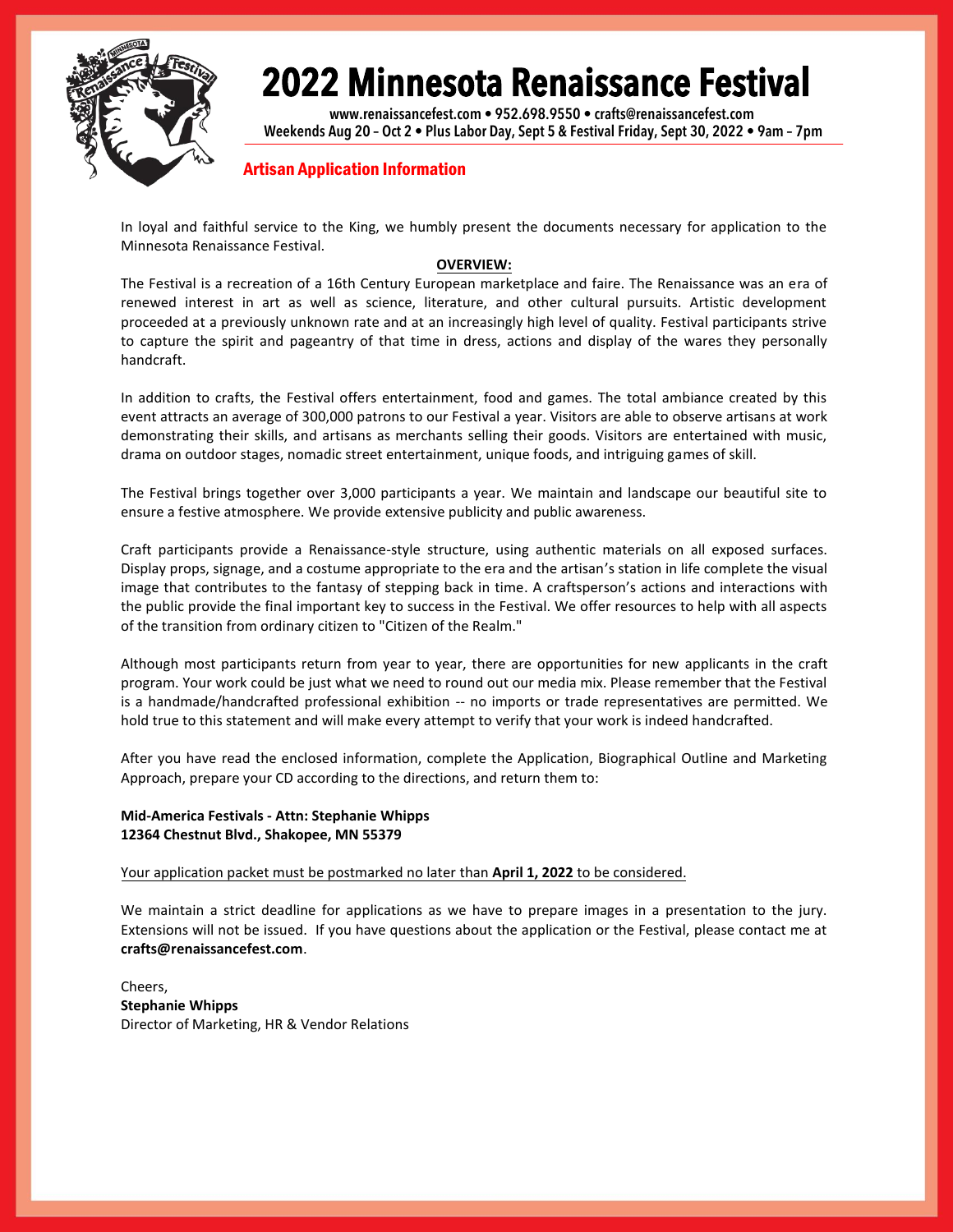

**www.renaissancefest.com • 952.698.9550 • crafts@renaissancefest.com Weekends Aug 20 – Oct 2 • Plus Labor Day, Sept 5 & Festival Friday, Sept 30, 2022 • 9am – 7pm**

### Artisan Application Information

|              | TIMELINE                                                                                                                                                                                                                                                                                                                                                                                                                                                                                                             |
|--------------|----------------------------------------------------------------------------------------------------------------------------------------------------------------------------------------------------------------------------------------------------------------------------------------------------------------------------------------------------------------------------------------------------------------------------------------------------------------------------------------------------------------------|
| <b>April</b> | All completed applications including your CD, samples (if providing) and<br>\$30 Application fee must be postmarked no later than April 1, 2022.                                                                                                                                                                                                                                                                                                                                                                     |
| <b>May</b>   | Jury meets; selections of artists are offered space from jury-approved list of applicants.<br>If accepted, agreement packet is sent and includes:<br><b>Participation Agreement</b><br>1.<br>Information on shops available for purchase and cart/tent spaces (if applicable)<br>2.<br>Rules and Regulations.<br>3.<br>If placed on standby list, notice is sent.<br>If applicant did not receive jury approval, notification is sent and CD's (along with any supplemental<br>materials provided) will be returned. |
| <b>June</b>  | 2022 Craft Packet Sent - Signed License Agreement and all associated fees due                                                                                                                                                                                                                                                                                                                                                                                                                                        |

### **2022 CRAFT FEES \*FEES SUBJECT TO CHANGE**

Shopkeepers in Permanent Structures ………..

\$70 per front or diagonal foot or \$1,650 minimum

Agreement includes shop space, passes\*

Peddler License Agreements

(Sellers of merchandise from Non-Permanent structures, Carts or Unstructured space.)

| <b>Non-permanent Structures</b><br>$\circ$ |                                                                                   | $\cdots$ | \$1,750 base fee**                                                                                                                            |
|--------------------------------------------|-----------------------------------------------------------------------------------|----------|-----------------------------------------------------------------------------------------------------------------------------------------------|
|                                            | (includes tents)                                                                  |          | License Agreement includes 10' x 10' space, 14'                                                                                               |
|                                            |                                                                                   |          | diagonal and 2 passes*                                                                                                                        |
| $\circ$                                    | <b>Cart or Unstructured Space</b>                                                 | $\cdots$ | \$1,750 base fee**                                                                                                                            |
|                                            |                                                                                   |          | License Agreement includes 10' x 10' space, 14'                                                                                               |
|                                            |                                                                                   |          | diagonal and 2 passes*                                                                                                                        |
| $\circ$                                    | <b>Service Providers</b>                                                          |          | •  Single Service Provider\$1,400 base fee*                                                                                                   |
|                                            | (Caricaturists,<br>$\circ$<br>Readers, Face & Body<br>Painters, Hair<br>Braiders) |          | License Agreement includes space 10' x 10' (14'<br>٠<br>diagonal) and 1 pass* *Installation fees may also<br>$apply*$                         |
|                                            |                                                                                   |          | Each Additional Service Provider on Agreement =<br>٠<br>\$1,400 base fee $\bullet$ includes 1 additional pass for<br>each additional provider |

#### ADDITIONAL FEE INFORMATION

- Number of passes is based on size of shop. 1 free pass is given for every 5 ft. of Shop Frontage. o Ex: If a shop has 30 ft. frontage, licensee would be granted 6 free passes (with Licensee being 1 of those 6)
- An additional helper pass may be purchased.
- An additional \$70 will be charged for each approved diagonal foot of space occupied over the 14' diagonal already included in License Agreement.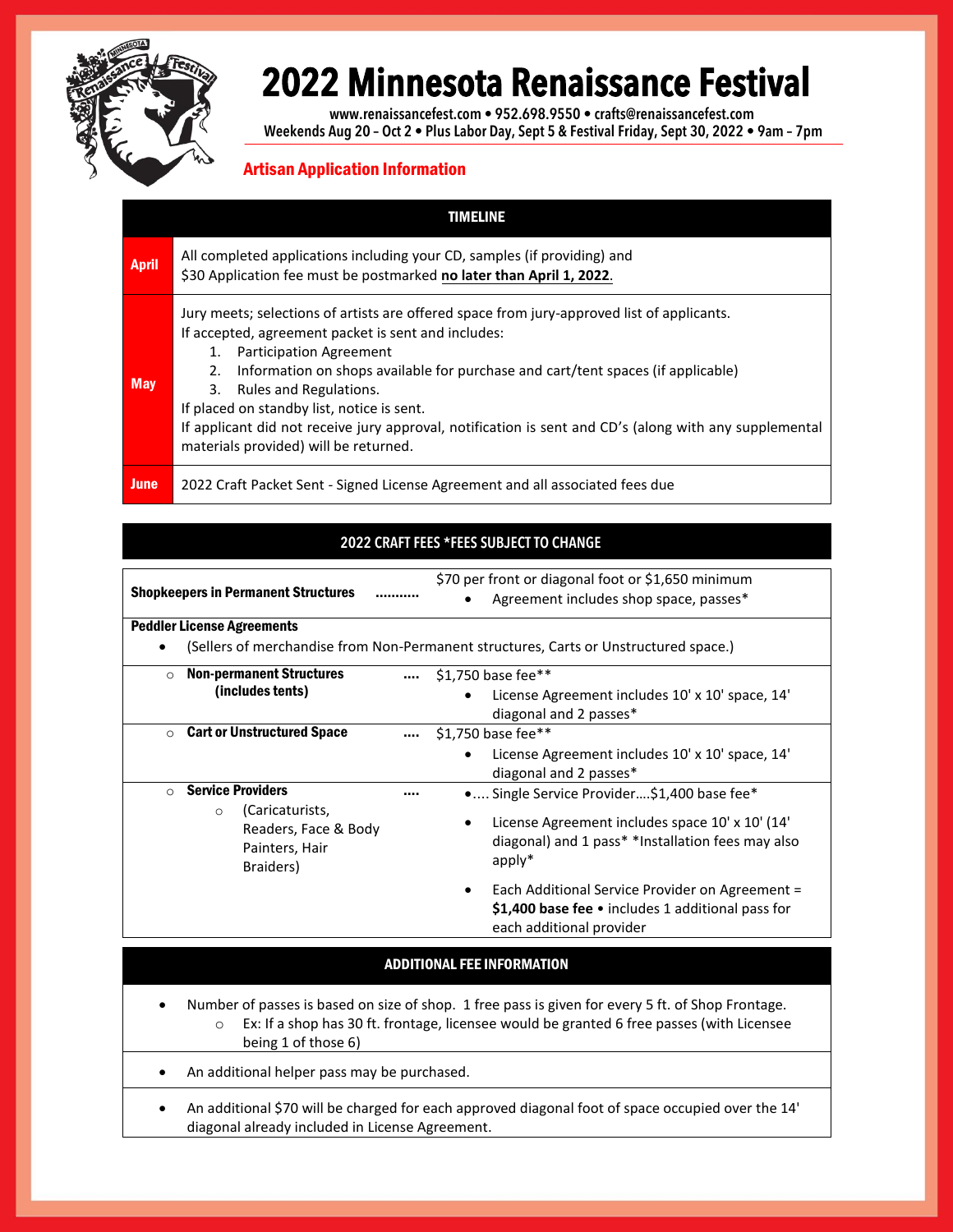

**www.renaissancefest.com • 952.698.9550 • crafts@renaissancefest.com Weekends Aug 20 – Oct 2 • Plus Labor Day, Sept 5 & Festival Friday, Sept 30, 2022 • 9am – 7pm**

### Artisan Application Information

| <b>TYPES OF CRAFT SPACES</b><br>*All spaces are based on Festival availability!* |                                                                                                                                                                                                                                                                                                                                                                                                                                                                                                                                                                                                                                                                                                                                                                                                                                                                                  |  |  |  |
|----------------------------------------------------------------------------------|----------------------------------------------------------------------------------------------------------------------------------------------------------------------------------------------------------------------------------------------------------------------------------------------------------------------------------------------------------------------------------------------------------------------------------------------------------------------------------------------------------------------------------------------------------------------------------------------------------------------------------------------------------------------------------------------------------------------------------------------------------------------------------------------------------------------------------------------------------------------------------|--|--|--|
| <b>SHOPS</b>                                                                     | Most shops are purchased from previous participants. Applicants who are<br>accepted by the jury will be sent information on available shops. This<br>includes a picture, location information, selling price and a sample of the<br>"Booth Sales Agreement". All sales must be approved, in writing, by the<br>Festival, before the sale can be considered final. The Festival requires a<br>Booth Sales Agreement, be signed and on file as well as a copy of any<br>supplemental information, including but not limited to, a Purchase<br>Agreement, signed by both buyer and seller. Before opening date, all shops<br>must meet specific building requirements. These include compliance with<br>applicable county, state and ADA (American Disabilities Act) codes, and any<br>thematic improvements required by the Festival. *Booth rentals are<br>occasionally an option |  |  |  |
| <b>CARTS</b>                                                                     | Carts are expected to be mobile, able to be moved by the participants listed<br>on the Agreement. Cart spaces are not permanent locations and Festival<br>may require a change of location at any time. A description and photo of the<br>cart, display fixtures, type of sign, name used at Festival and method of<br>displaying merchandise will be required before final acceptance. A cart and<br>merchandising space should occupy no more than an average 10' x 10' space<br>(14' diagonal). Carts and merchandising space will be measured on the<br>diagonal.                                                                                                                                                                                                                                                                                                            |  |  |  |
| <b>NON-PERMANENT STRUCTURES</b>                                                  | Because of the mobile nature of non-permanent structures and their<br>placement, they can restrict or assist traffic flow in addition to being a<br>merchandising facility. Non-permanent structures must be constructed so<br>that they can be moved readily if Festival requests a change of location.<br>Plans for a non-permanent structure, signage and method of merchandise<br>display must be submitted before final acceptance. Some non-permanent<br>structures may require a building permit.                                                                                                                                                                                                                                                                                                                                                                         |  |  |  |
|                                                                                  | Tents are considered non-permanent structures. They may be obtained<br>anywhere but must follow the Renaissance theme in appearance. A<br>description and photo of the tent, type of sign, name of shop and method of<br>displaying merchandise will be required before final acceptance. EZ ups<br>tents are not acceptable structures. Non-permanent structures are<br>measured on the diagonal.                                                                                                                                                                                                                                                                                                                                                                                                                                                                               |  |  |  |
| UNSTRUCTURED SPACE                                                               | An unstructured space implies that no structure will be used. A T-bar, a pole<br>or simple props are allowed. A drawing or photo of how the space will be<br>identified, the signage and how the product or needed supplies will be<br>handled are required before final acceptance. Locations are not permanent<br>and Festival may require a change of location at any time.                                                                                                                                                                                                                                                                                                                                                                                                                                                                                                   |  |  |  |
|                                                                                  | All craft participants are expected to present a Renaissance image. All<br>structures, display methods and materials and costuming are expected to be<br>in the Renaissance style. The makers of approved items are expected to be<br>at the Festival for the run of the show, since they are the best<br>representatives of their work. Manufactured products or handmade<br>products purchased for resale may not be sold at the Festival.                                                                                                                                                                                                                                                                                                                                                                                                                                     |  |  |  |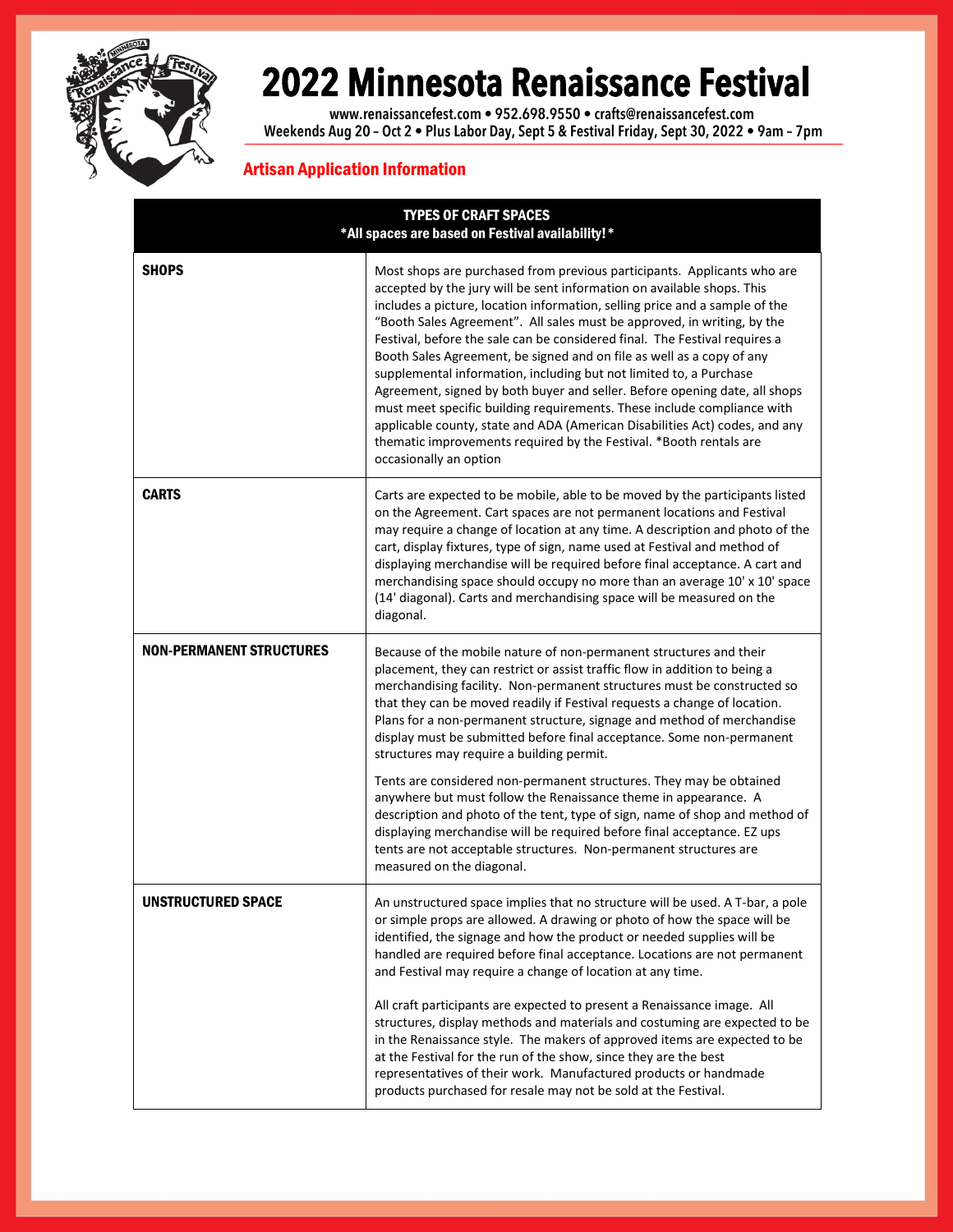

**www.renaissancefest.com • 952.698.9550 • crafts@renaissancefest.com Weekends Aug 20 – Oct 2 • Plus Labor Day, Sept 5 & Festival Friday, Sept 30, 2022 • 9am – 7pm**

### Artisan Application Information

|                      | <b>APPLICATION PROCESS</b>                                                                                                                                                                                                                                                                                                                                                     |  |  |
|----------------------|--------------------------------------------------------------------------------------------------------------------------------------------------------------------------------------------------------------------------------------------------------------------------------------------------------------------------------------------------------------------------------|--|--|
| APPLICATION REVIEW   | Applications will be reviewed using a two-step process. First, a jury will<br>be convened to evaluate artistic merit only as presented by the applicant.<br>Second, festival will review the application form, presentation and<br>descriptions, jury scores, biographical outline, marketing approach, and<br>any supporting materials provided by the applicant.             |  |  |
|                      | If questions arise concerning the application, festival may make phone<br>calls or visit shows to gather further information as appropriate. Festival<br>will rank the applications in consideration of the spaces available and the<br>overall media mix of the show.                                                                                                         |  |  |
| Acceptance procedure | Offers of acceptance or notification of non-acceptance will be made<br>based on the ranking determined by festival.                                                                                                                                                                                                                                                            |  |  |
|                      | Confirmation of offers of acceptance will be final upon return of the<br>signed License Agreement and payment of full participation fees by<br>approved applicant.                                                                                                                                                                                                             |  |  |
|                      | Offers of standby status will be made to those approved applicants who<br>cannot be offered a License Agreement at this time. Standby applicants<br>will be offered unconfirmed spaces if and when they become available.                                                                                                                                                      |  |  |
|                      | If two independent artists are interested in sharing a single space, each<br>artist should complete a separate application. Under "special<br>considerations" each applicant should request to share a space with the<br>other. If the application is accepted as a shared space, a fee of \$400 will<br>be assessed for the additional artist in addition to the footage fee. |  |  |
| MATERIALS REQUIRED   | Please complete all forms and prepare digital images as indicated in each<br>section. All requested materials must be completed before your<br>application can be reviewed. The following materials are required:                                                                                                                                                              |  |  |
|                      | 1.<br>Application form (fully completed)                                                                                                                                                                                                                                                                                                                                       |  |  |
|                      | Digital Images on CD (hard copies of photos will not be accepted<br>2.<br>except those described in the 'Supplemental Materials' section<br>below)                                                                                                                                                                                                                             |  |  |
|                      | 3.<br>Digital Photo Description<br>4.<br><b>Biographical Outline</b><br><b>Marketing Approach</b><br>5.                                                                                                                                                                                                                                                                        |  |  |
|                      | \$30 Non-Refundable Application Fee.<br>6.<br><b>Check payable to: Mid-America Festivals</b>                                                                                                                                                                                                                                                                                   |  |  |
|                      | To be eligible to participate in the Minnesota Renaissance Festival, the<br>jury must approve all applicants.                                                                                                                                                                                                                                                                  |  |  |
|                      | Readers and service providers who cannot be juried by digital images<br>must provide a video or audiotape of a typical session or arrange for a                                                                                                                                                                                                                                |  |  |

private staff jury as a substitute.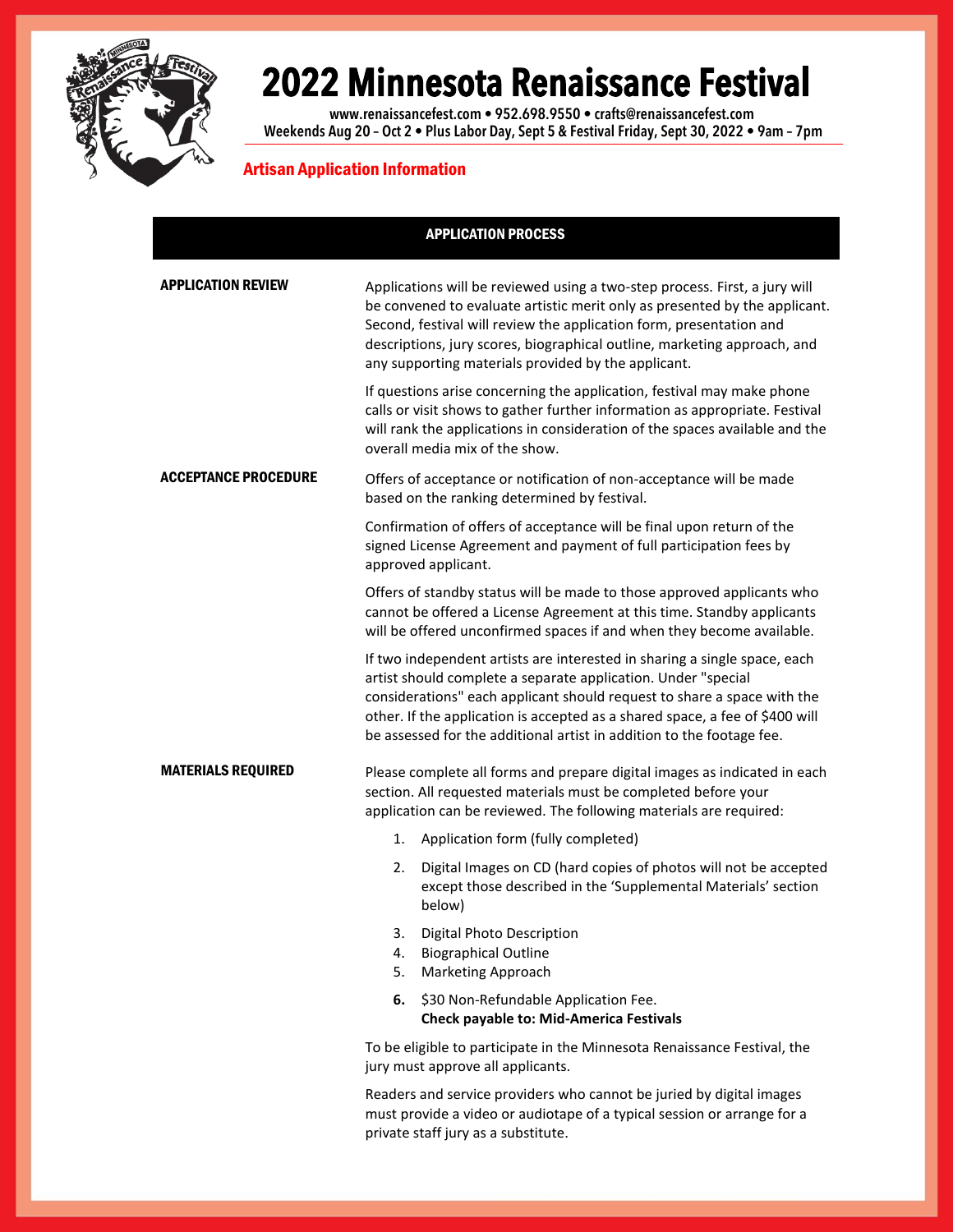

**www.renaissancefest.com • 952.698.9550 • crafts@renaissancefest.com Weekends Aug 20 – Oct 2 • Plus Labor Day, Sept 5 & Festival Friday, Sept 30, 2022 • 9am – 7pm**

### Artisan Application Information

#### APPLICATION PROCESS CONTINUED

| <b>SUPPLEMENTAL MATERIALS</b> | Samples cannot be substituted for digital images for jury review. If you<br>feel it is appropriate or that it would be helpful in the evaluation of your<br>application, you may submit supplementary materials in addition to the<br>digital images on a CD. A photo of applicant's shop structure, cart or<br>costume at a similar themed event, photo of studio or an actual sample<br>of work, are acceptable supplementary materials.                                                                                                                                                                                              |
|-------------------------------|-----------------------------------------------------------------------------------------------------------------------------------------------------------------------------------------------------------------------------------------------------------------------------------------------------------------------------------------------------------------------------------------------------------------------------------------------------------------------------------------------------------------------------------------------------------------------------------------------------------------------------------------|
|                               | All items to be offered for sale at the Minnesota Renaissance Festival<br>must be ENTIRELY handcrafted by the applicant or under the direct<br>supervision of the applicant, with exceptions specifically noted.                                                                                                                                                                                                                                                                                                                                                                                                                        |
| <b>IMAGE PREPARATION</b>      | The jury will judge the quality of your work, for artistic merit, solely on<br>the basis of the digital images you submit. Compose each image so that<br>the content is a clear image. Include only your work in the images. The<br>jury is concerned only with the artistic merit of your work; do not include<br>images of yourself, demonstrations, your displays, your shop or your<br>studio for presentation to the jury. Such information may be considered<br>as supplementary material. The jury may review hard photographs or<br>product samples, if submitted, but they should not take the place of the<br>digital images. |
|                               | The images submitted must be representative of the type of work the<br>applicant expects to offer for sale at the Festival. For example, if an<br>applicant does both one-of-a kind and production work, images of each<br>type of work must be shown in direct proportion to the amount of each<br>type of work to be displayed for sale. Specifically, the submission of four<br>images of one-of-a-kind pieces and one image of production pieces<br>indicates that 4/5 of the work on display will be one-of-a-kind and 1/5<br>will be production pieces.                                                                           |
|                               | CD's belonging to applicants who are selected to participate in the<br>Festival will be kept in permanent files. If an accepted person's work<br>differs from the work presented in the images, the person will<br>automatically be disqualified from Festival participation and will forfeit<br>all fees paid.                                                                                                                                                                                                                                                                                                                         |
| <b>DIRECTIONS FOR IMAGE</b>   | Submit only one CD which should contain all images.<br>1.                                                                                                                                                                                                                                                                                                                                                                                                                                                                                                                                                                               |
| <b>LABELING</b>               | When writing out descriptions of items (located on page 9 of<br>2.<br>application) be sure that the photos are in the right order on the<br>CD and properly named. We will not try to decipher which<br>photo you are describing.                                                                                                                                                                                                                                                                                                                                                                                                       |
|                               | When naming photos, please include your last name, and the<br>3.<br>number corresponding to the description. Example: Smith-1,<br>Smith-2, etc.                                                                                                                                                                                                                                                                                                                                                                                                                                                                                         |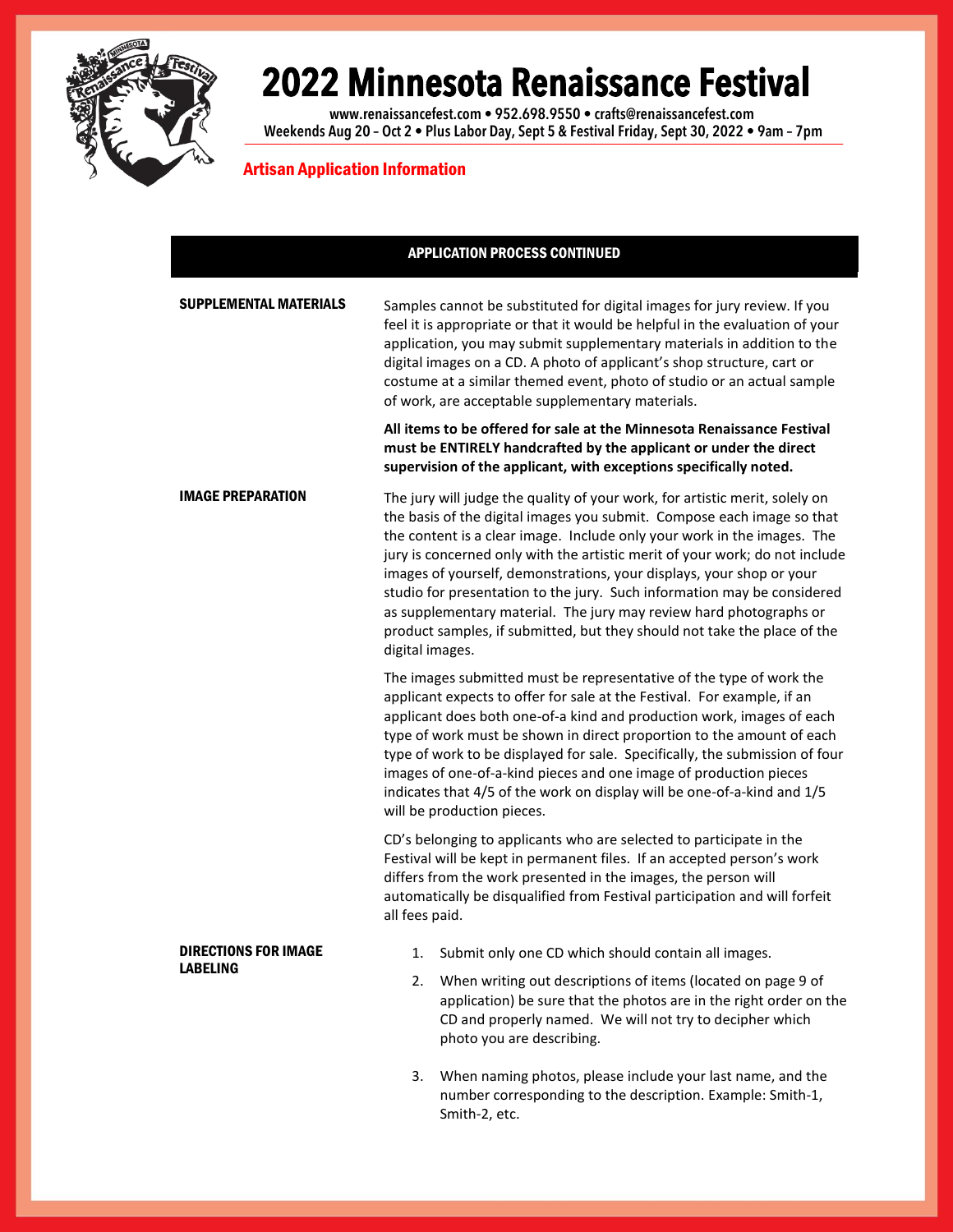

**www.renaissancefest.com • 952.698.9550 • crafts@renaissancefest.com Weekends Aug 20 – Oct 2 • Plus Labor Day, Sept 5 & Festival Friday, Sept 30, 2022 • 9am – 7pm**

### Artisan Application Information

|                                 | <b>APPLICATION FORM</b><br>PLEASE PROVIDE ALL REQUESTED INFO. PLEASE PRINT OR TYPE. | <b>ARTISAN APPLICATION #:</b> |                   |            |     |              |             |                                |        |
|---------------------------------|-------------------------------------------------------------------------------------|-------------------------------|-------------------|------------|-----|--------------|-------------|--------------------------------|--------|
| <b>APPLICATION INFORMATION:</b> |                                                                                     |                               |                   |            |     |              |             |                                |        |
| Last Name                       |                                                                                     |                               | <b>First Name</b> |            |     |              |             |                                |        |
| <b>Business Name</b>            |                                                                                     |                               |                   |            |     |              |             |                                |        |
| Name of Proposed Booth          |                                                                                     |                               |                   |            |     |              |             |                                |        |
| Address                         |                                                                                     |                               |                   |            |     |              | Apt./Unit # |                                |        |
| City                            |                                                                                     |                               | State             |            |     | Zip          |             |                                |        |
| <b>CONTACT INFORMATION:</b>     |                                                                                     |                               |                   |            |     |              |             |                                |        |
| <b>Cell Phone</b>               |                                                                                     |                               | Home Phone        |            |     |              |             |                                |        |
| Email                           |                                                                                     |                               |                   |            | Fax |              |             |                                |        |
| Website                         |                                                                                     |                               |                   |            |     |              |             |                                |        |
|                                 |                                                                                     |                               |                   |            |     |              |             |                                |        |
| <b>MN Sales Tax</b>             |                                                                                     |                               |                   |            |     |              |             | Need to apply for MN Sales Tax | $\Box$ |
| <b>HISTORY:</b>                 |                                                                                     |                               |                   |            |     |              |             |                                |        |
|                                 | Have you ever been an exhibitor in a Mid-America Festivals show?                    |                               |                   | $\Box$ Yes |     | $\square$ No |             | If so choose below:            |        |

| <b>SPACE PREFERENCE</b>                         |  |             |                                 |  |  |
|-------------------------------------------------|--|-------------|---------------------------------|--|--|
| Number boxes that apply in order of preference. |  |             | *Subject to space availability* |  |  |
| SHOP<br>} CART                                  |  | <b>TENT</b> | <b>UNSTRUCTURED</b>             |  |  |
| Special considerations for space:               |  |             |                                 |  |  |

 $\Box$  Bay Area  $\Box$  Kansas City  $\Box$  Michigan  $\Box$  Minnesota

| <b>MEDIA/SERVICE</b>                                |                          |                       |
|-----------------------------------------------------|--------------------------|-----------------------|
| Media or Service to be offered:                     |                          |                       |
|                                                     |                          |                       |
| <b>BIOGRAPHICAL OUTLINE</b>                         |                          |                       |
| Please indicate # of years craft work as provided - | Part-time income: $\{\}$ | Full-time income: { } |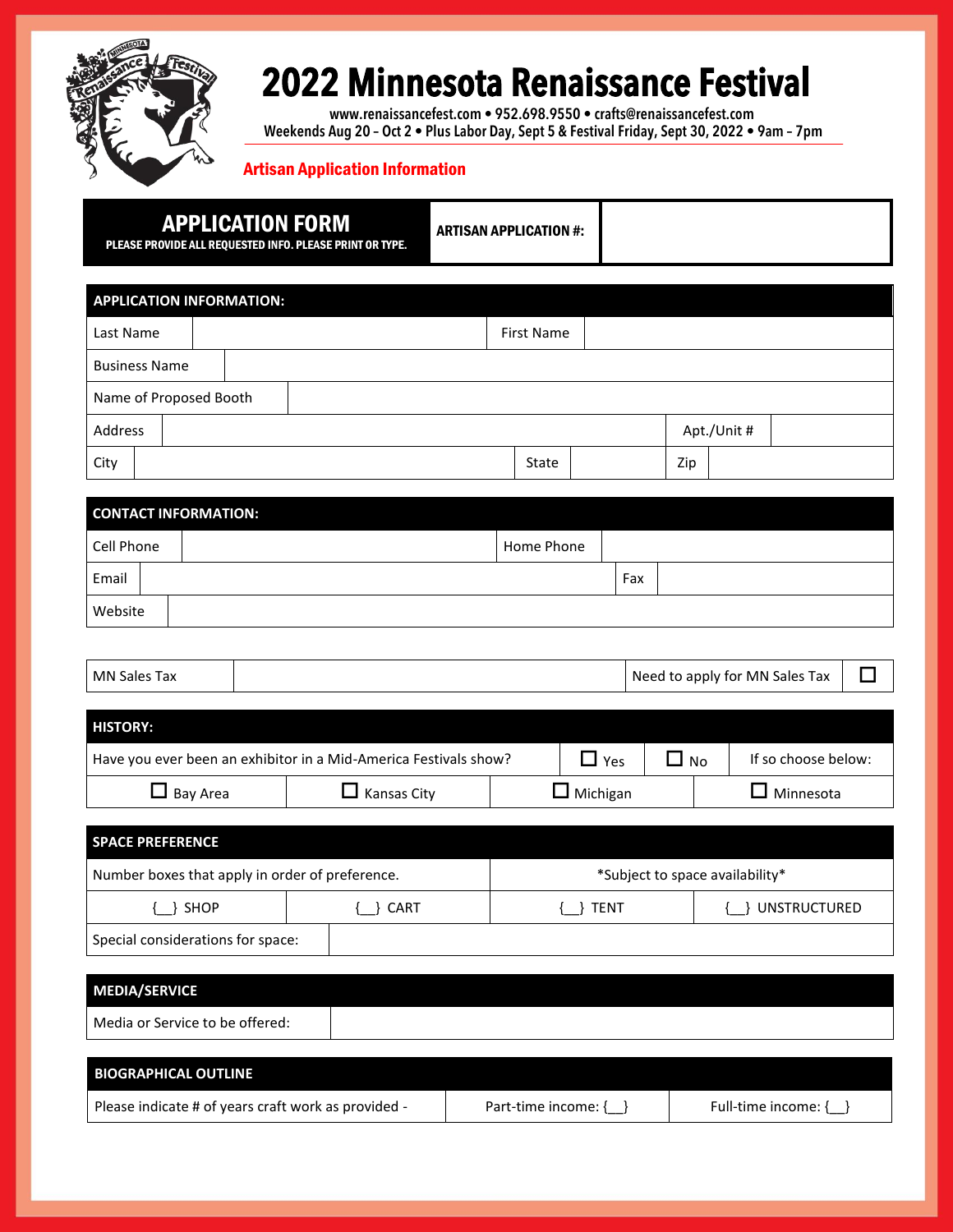

**www.renaissancefest.com • 952.698.9550 • crafts@renaissancefest.com Weekends Aug 20 – Oct 2 • Plus Labor Day, Sept 5 & Festival Friday, Sept 30, 2022 • 9am – 7pm**

### Artisan Application Information

**FORMAL BACKGROUND** (Academic Degrees, Certificates, Apprenticeships)

### **GALLERIES, MUSEUMES, MAJOR JURIED SHOWS OR THEMED EVENTS** (other than Mid-America Festivals)

|   | Name of Show | Year Beginning | Year Ending | <b>Total Years</b> |
|---|--------------|----------------|-------------|--------------------|
|   |              |                |             |                    |
|   |              |                |             |                    |
| 3 |              |                |             |                    |
| 4 |              |                |             |                    |
| 5 |              |                |             |                    |

| <b>AWARDS &amp; HONORS RECEIVED</b> (Academic Degrees, Certificates, Apprenticeships) |                         |                      |  |  |  |
|---------------------------------------------------------------------------------------|-------------------------|----------------------|--|--|--|
| Honor/Award Name                                                                      | Sponsoring Organization | <b>Year Received</b> |  |  |  |
|                                                                                       |                         |                      |  |  |  |
|                                                                                       |                         |                      |  |  |  |
|                                                                                       |                         |                      |  |  |  |

| PROFESSIONAL CRAFT ORGANIZATION MEMBERSHIPS/OFFICES HELD |          |                      |  |  |  |
|----------------------------------------------------------|----------|----------------------|--|--|--|
| Organization                                             | Position | Years Of Involvement |  |  |  |
|                                                          |          |                      |  |  |  |
|                                                          |          |                      |  |  |  |
|                                                          |          |                      |  |  |  |

#### **SIGNATURE**

| I certify that all information provided on this application form and supporting materials are true and accurate. |  |       |  |  |
|------------------------------------------------------------------------------------------------------------------|--|-------|--|--|
| Signature:                                                                                                       |  | Date: |  |  |

#### **THIS APPLICATION MUST INCLUDE A \$30 APPLICATION FEE AND BE POSTMARKED NO LATER THAN APRIL 1, 2022 TO BE CONSIDERED.**

**PLEASE MAKE CHECKS PAYABLE TO: MID-AMERICA FESTIVALS AND MAIL EVERYTHING TO: MID-AMERICA FESTIVALS, ATTN: STEPHANIE WHIPPS 12364 Chestnut Blvd. SHAKOPEE, MN 55379**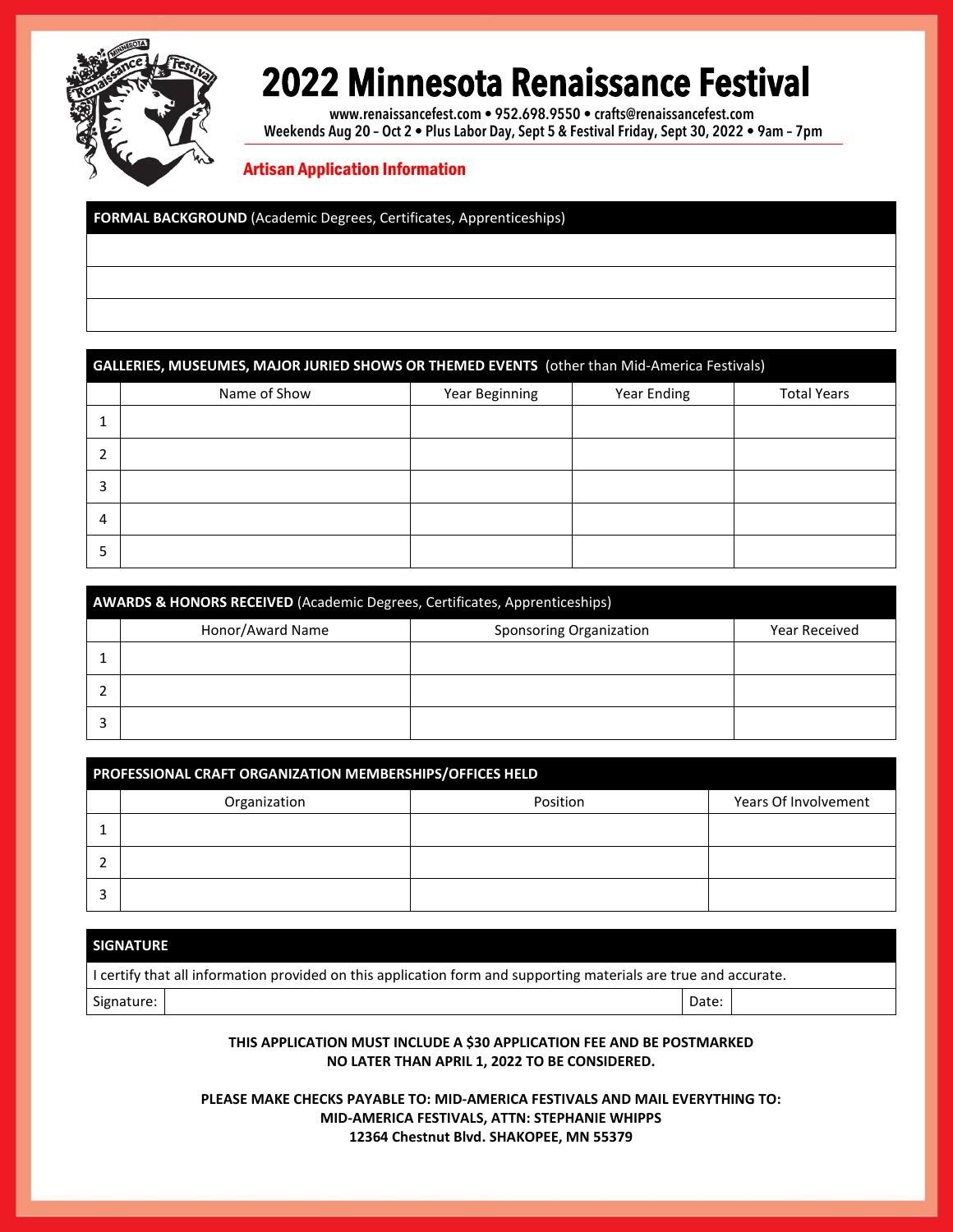

**www.renaissancefest.com • 952.698.9550 • crafts@renaissancefest.com Weekends Aug 20 – Oct 2 • Plus Labor Day, Sept 5 & Festival Friday, Sept 30, 2022 • 9am – 7pm**

Artisan Application Information

### MARKETING APPROACH

The Minnesota Renaissance Festival is a themed event which recreates market festivities that might have occurred by Royal Proclamation during the Renaissance time period. Crafts, foods and entertainment all contribute to the theme of the Festival.

| Marketing Approach (short statements of your proposed approach to participation in our themed event) |                                                                                                                         |  |  |
|------------------------------------------------------------------------------------------------------|-------------------------------------------------------------------------------------------------------------------------|--|--|
| 1                                                                                                    | Providing a shop structure or cart supporting the theme:                                                                |  |  |
|                                                                                                      |                                                                                                                         |  |  |
|                                                                                                      |                                                                                                                         |  |  |
|                                                                                                      |                                                                                                                         |  |  |
| 2                                                                                                    | Displaying items offered for sale in a thematic fashion:                                                                |  |  |
|                                                                                                      |                                                                                                                         |  |  |
|                                                                                                      |                                                                                                                         |  |  |
|                                                                                                      |                                                                                                                         |  |  |
| 3                                                                                                    | Packaging of purchased items:                                                                                           |  |  |
|                                                                                                      |                                                                                                                         |  |  |
|                                                                                                      |                                                                                                                         |  |  |
|                                                                                                      |                                                                                                                         |  |  |
| 4                                                                                                    | Appearing in authentic costume:                                                                                         |  |  |
|                                                                                                      |                                                                                                                         |  |  |
|                                                                                                      |                                                                                                                         |  |  |
|                                                                                                      |                                                                                                                         |  |  |
| 5                                                                                                    | Using period language with patrons, & other participants:                                                               |  |  |
|                                                                                                      |                                                                                                                         |  |  |
|                                                                                                      |                                                                                                                         |  |  |
|                                                                                                      |                                                                                                                         |  |  |
| 6                                                                                                    | Indicate your willingness, ability and availability to demonstrate your craft                                           |  |  |
|                                                                                                      |                                                                                                                         |  |  |
|                                                                                                      |                                                                                                                         |  |  |
|                                                                                                      | Indicate your willingness, ability and availability to participate in promotions, both on pre-show dates and during the |  |  |
| 7                                                                                                    | Festival.                                                                                                               |  |  |
|                                                                                                      |                                                                                                                         |  |  |
|                                                                                                      |                                                                                                                         |  |  |
|                                                                                                      |                                                                                                                         |  |  |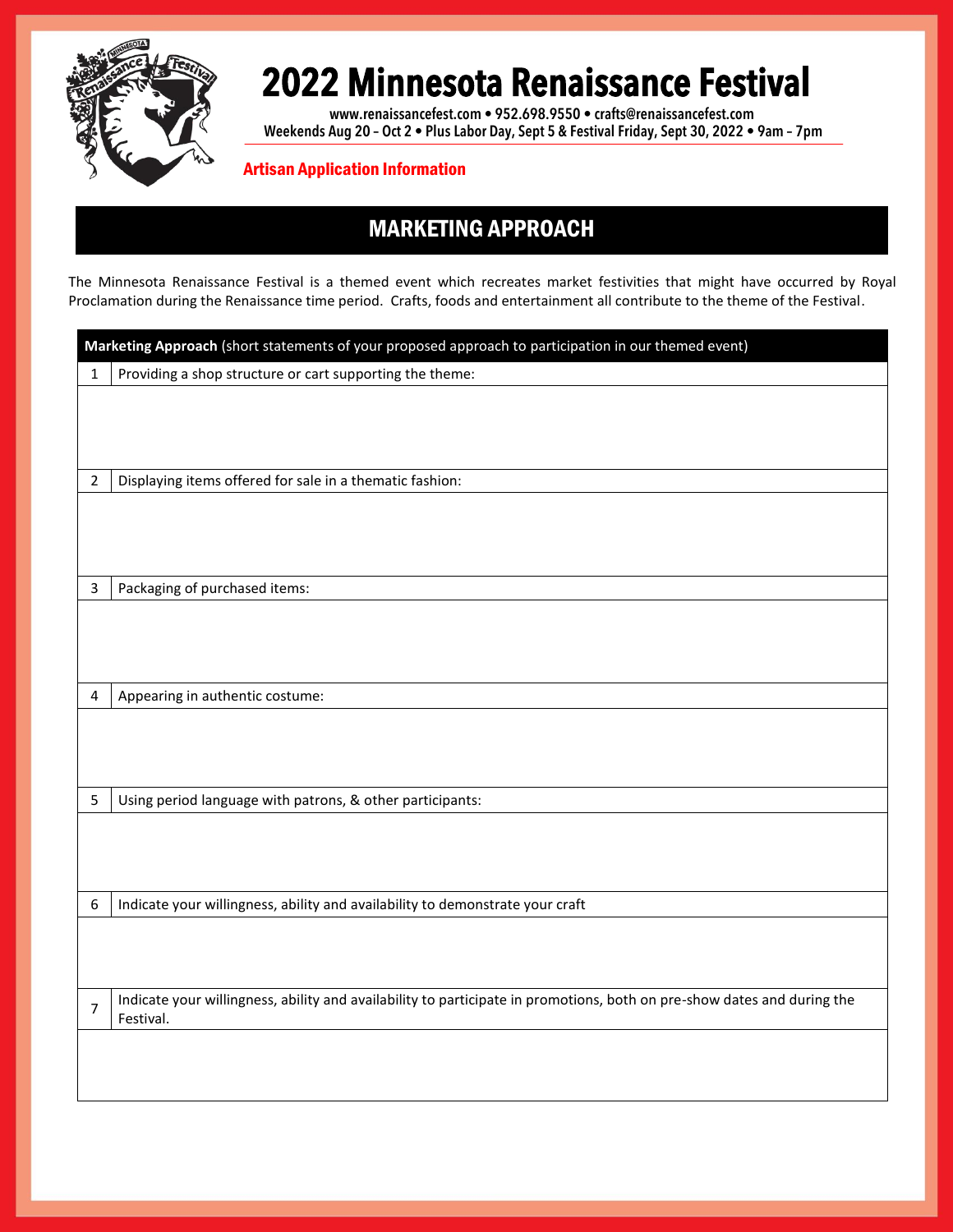

**www.renaissancefest.com • 952.698.9550 • crafts@renaissancefest.com Weekends Aug 20 – Oct 2 • Plus Labor Day, Sept 5 & Festival Friday, Sept 30, 2022 • 9am – 7pm**

#### Artisan Application Information

### DIGITAL IMAGE DESCRIPTIONS

The jury will have access only to the images and these descriptions and will base their scores on an evaluation of artistic merit as presented.

Please include size of item, media, materials used, techniques and price range of category represented by item(s) on image. Be sure the number of the description corresponds to the number in image name being described.

Please note, and describe fully, any item or parts of items that are manufactured. Use extra sheets of paper if necessary to provide information on materials and techniques used.

| <b>DIGITAL IMAGE DESCRIPTIONS</b> |        |              |  |  |
|-----------------------------------|--------|--------------|--|--|
| $\mathbf 1$                       |        |              |  |  |
|                                   |        |              |  |  |
|                                   | Maker: | Price Range: |  |  |
| $\overline{2}$                    |        |              |  |  |
|                                   |        |              |  |  |
|                                   | Maker: | Price Range: |  |  |
| 3                                 |        |              |  |  |
|                                   |        |              |  |  |
|                                   | Maker: | Price Range: |  |  |
| $\overline{4}$                    |        |              |  |  |
|                                   |        |              |  |  |
|                                   | Maker: | Price Range: |  |  |
| 5                                 |        |              |  |  |
|                                   |        |              |  |  |
|                                   | Maker: | Price Range: |  |  |
| $\boldsymbol{6}$                  |        |              |  |  |
|                                   |        |              |  |  |
|                                   | Maker: | Price Range: |  |  |

I certify that all items to be offered for sale at the Minnesota Renaissance Festival are entirely handcrafted by the applicant, except as specifically noted.